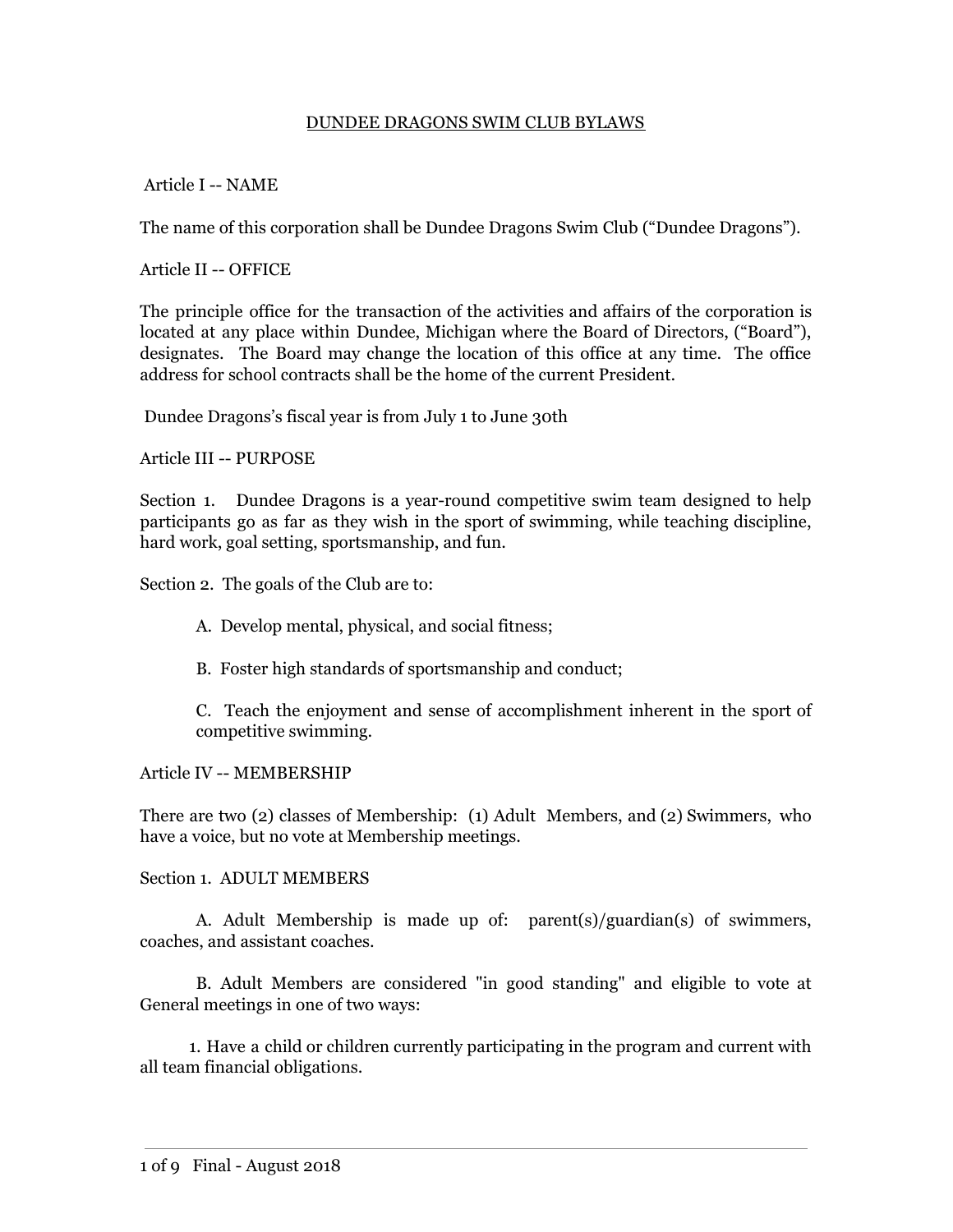2. Have a child or children not currently participating in the program, but who have been participating within six months, and whose team financial obligations are met.

C. Adult Membership governs all Dundee Dragons activities, including, but not limited to:

1. Setting all team business policies as determined by the Board;

2. Supporting the team in its efforts to promote swimming as a competitive activity with high standards of sportsmanship and conduct;

3. Promoting cordial interaction and communication between parents, coaches, and swimmers;

4. Raising funds for pool use, coaches' compensation, equipment, and other team needs as determined by the Board;

5. Providing volunteer staffing for running of all Dundee Dragons meets and events;

6. Supporting the coaching staff as needed;

7. Electing the Board of Directors.

D. All members of Dundee Dragons are required to uphold and support all of the activities listed in Article IV, Section 1 (C). Failure to do so constitutes grounds for review by the Board of Directors and possible dismissal from Dundee Dragons membership. See Behavior Expectations and Disciplinary Policy.

E. Adult Members whose swimmers move away or transfer to another swim team or who give notice of permanently quitting competitive swimming are automatically dropped from membership at that time. Families who have child(ren) participating on another U.S.A. swimming team while their other child(ren) continue with Dundee Dragons are eligible to vote at general membership meetings, but not to hold office.

F. Adult Members are eligible to hold elective office after at least six (6) months of their child(ren)'s Dundee Dragons Membership while in good standing.

#### Section 2. SWIMMERS

- A. Swim team membership is comprised of those swimmers admitted to the team and whose team financial obligations and eligibility requirements are current.
- B. Standards for admission to the team and placement within groups are at the discretion of coaching staff.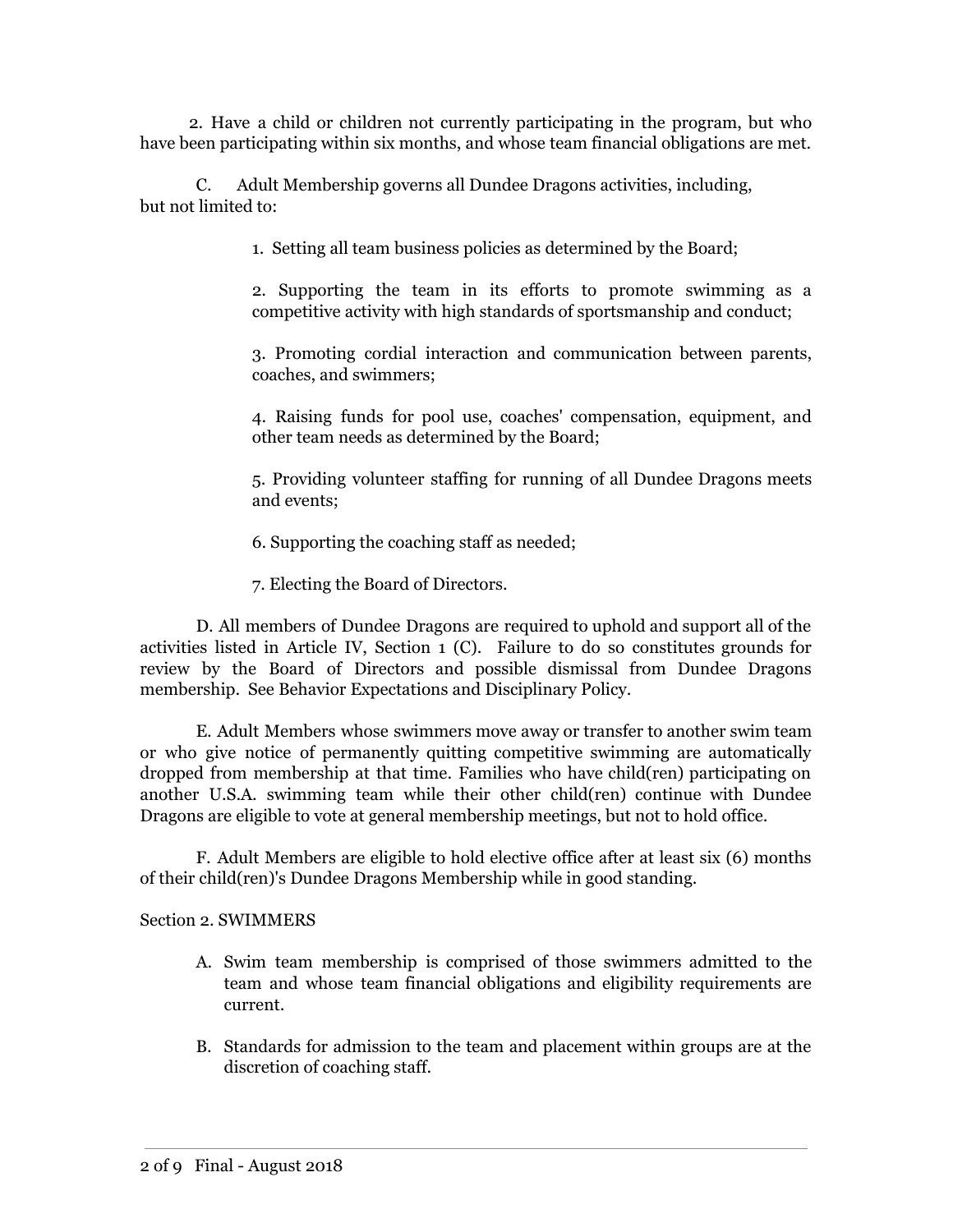C. All disciplinary action is governed by policy. See Swimmer Behavior and Disciplinary Policy.

Article V -- BOARD OF DIRECTORS

Section 1. MEMBERS

The Board shall be comprised of the elected Officers and the Head Coach.

Section 2. DUTIES

The Board of Directors shall have general charge and supervision of the affairs of the Dundee Dragons throughout the year, fix the hour and place of all meetings, hire and fire the Head Coach, and shall perform such other duties as specified in these Byaws. The Board shall represent the interest of the membership as set forth at the General Membership Meetings. Decisions made by the Board shall be communicated to the membership via the website and any other appropriate means as seen fit by the Board.

Section 3. MEETINGS

Board meetings shall be held every 4-8 weeks at such time and place as scheduled by the Board. Special Board meetings may be called by the President or by the Secretary upon receipt of a written petition by four (4) board members. Advance notice of meetings shall be posted by secretary. General membership meetings will be scheduled twice per season and additionally as needed.

Section 4. QUORUM

A quorum of the Board is a majority of the Board.

Section 5. PROCEDURE

When not in conflict with these Bylaws, procedure for all meetings shall be governed by the latest edition of Robert's Rules of Order.

Article VI -- OFFICERS

Section 1. DESIGNATION

A. Officers - The Officers of this organization shall consist of the President, Vice President/Volunteer Coordinator, Secretary, Treasurer and Swimming Apparel/ Spiritwear/ Fundraising.

B. Coaches – The Coaches are encouraged to actively participate in board meetings.

C. Eligibility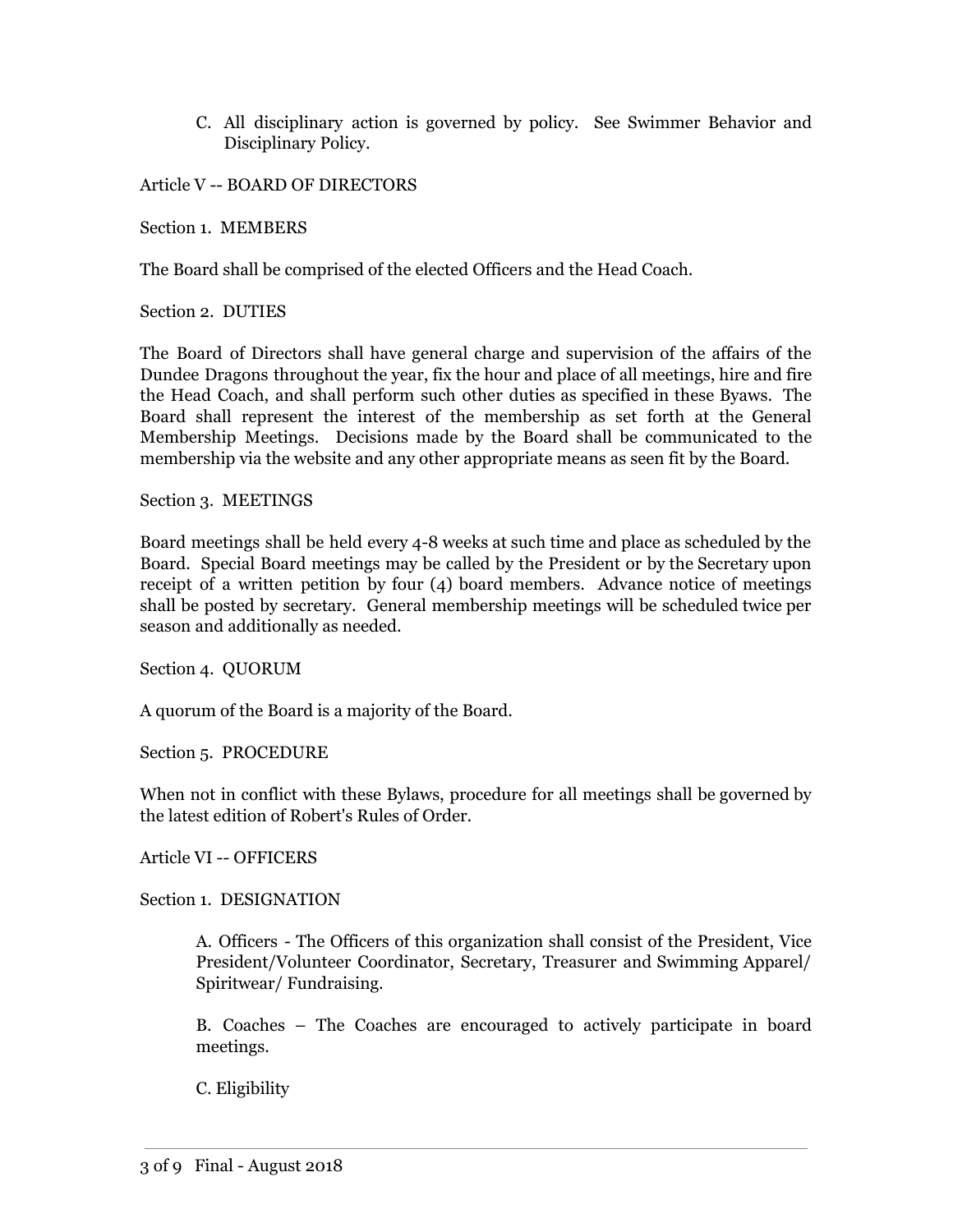1. All officers must have an active swimmer for at least one season of the last twelve (12) months prior to election. No one person may serve in more than one elected office at one time.

### Section 2. DUTIES

### A. Qualifications:

- a. One member per family can run for ONLY one position on the board.
- b. Must be 21 or older to run.
- c. Must have a child on the Dundee Dragons Swim Club when running for any board position).
- d. Must have a child on the Dundee Dragons Swim Club at least one season within the year while serving on the board.
- e. Must be willing to commit to 2-5 hours/week (adjusted as needed).
- B. President
	- a. Term ends/may be renewed EVEN years.
	- b. Good working relationship with coaches, parents, board, Dundee Superintendent Office.
	- c. Responsible for seasonal facilities scheduling.
		- i. This includes scheduling pool usage with the pool. manager(currently Karla Rodziewicz) for practices, home meets and other special events.
		- ii. Communicate with pool manager regarding special concerns such as water quality.
		- iii. Renew the Facilities Use Contract when requested.
	- d. In the name of Dundee Dragons and with the Secretary and as directed by action of the Board of Directors, the President shall sign all written contracts and obligations of Dundee Dragons pursuant to Board approval.
	- e. Lead ADMIN for Active Swim Manager. Be the liaison between the team and Active when necessary.
	- f. Organizing and running board and parent meetings.
	- g. Managing parent complaints, questions, concerns, and compliments.
	- h. Work with school counselor for two \$1000 senior scholarship(s). Update requirements, receive applications and review with the the Board. Inform school of the winner. Attend awards night if possible.
	- i. Creating flyers with head coach. Order copies and coordinate school distribution.
	- j. Assist head coach with team website management.
	- k. Availability to help promote the club (Homecoming Parade, etc.)
	- l. Committed to attending the majority of the swim meets and championships.
	- m. The President will participate in the annual review of the Head Coach.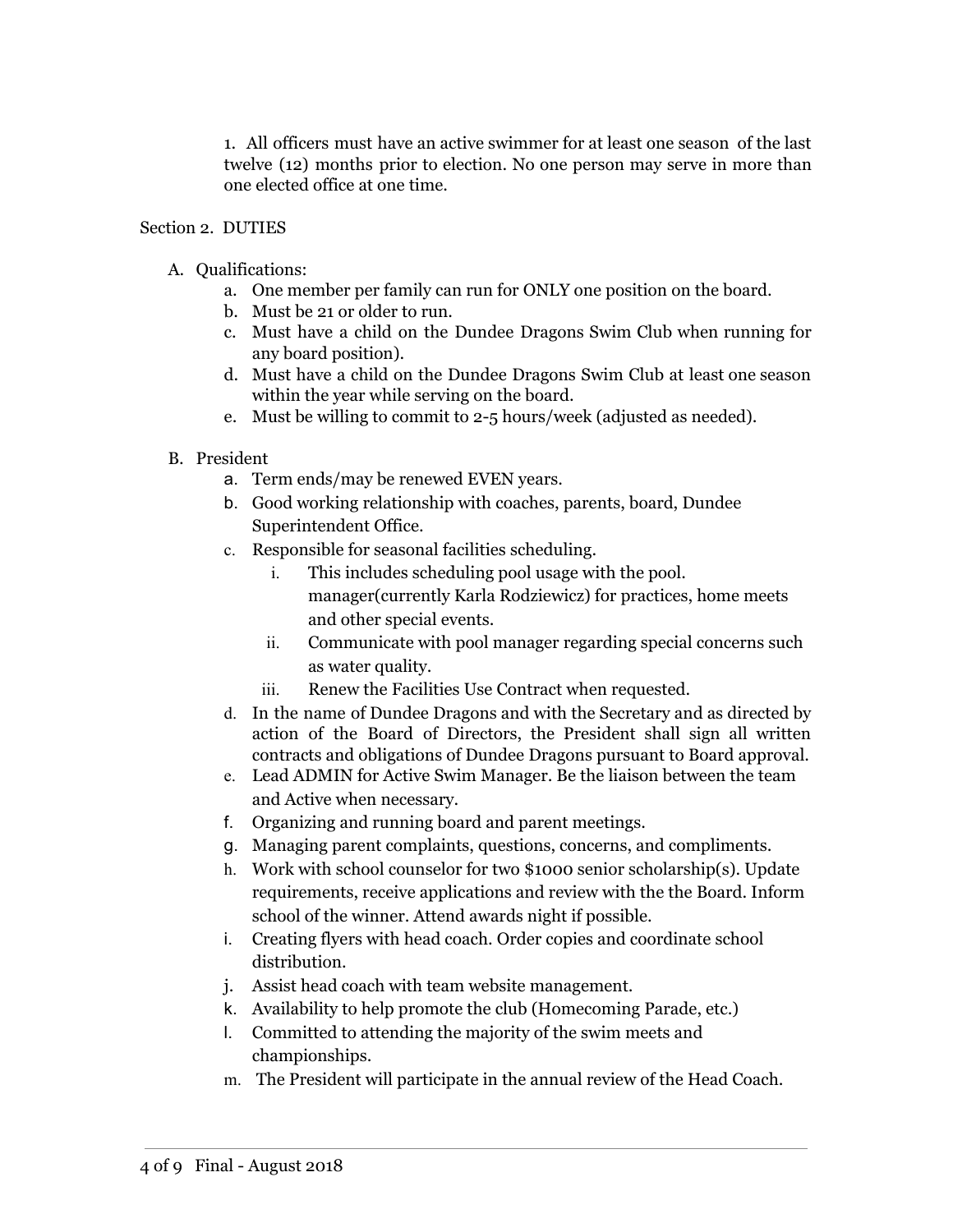- n. Perform additional duties as needed and agreed by the board.
- C. Vice President/Volunteer Coordinator
	- a. Term ends/may be renewed ODD years.
	- b. Good working relationship with coaches, parents, board, Dundee School Staff.
	- c. Responsible for communicating with volunteers (using Active Swim Manager and/or other communication tools as necessary).
	- d. Responsible for organizing volunteers at meets to ensure we have all roles filled.
	- e. Order supplies (ribbons, labels, cards).
	- f. Managing parent complaints, questions, concerns, and compliments.
	- g. Distributing team flyers to schools (Ida, Summerfield, Dundee).
	- h. Availability to help promote the club (Homecoming Parade, etc.).
	- i. Organizing supplies, locker, and etc.
	- j. Committed to attending the majority of the swim meets and championships.
	- k. Attend Board Meetings and Parent Meetings.
	- l. The Vice President will participate in the annual review of the Head Coach.
	- m. Perform additional duties as needed and agreed by the board.
- D. Secretary
	- a. Term ends/may be renewed ODD years.
	- b. The Secretary shall have custody of all Dundee Dragons records including disciplinary documentation and independent financial audit records.
	- c. Good working relationship with coaches, board members, and parents.
	- d. Committed to attending the majority of the swim meets and championships.
	- e. Responsible for sending out electronic communications (via Active Swim Manager/email/Remind app/or other tools as needed).
	- f. Managing parent complaints, questions, concerns and compliments.
	- g. Together with Head Coach and President, create seasonal flyers to be distributed to schools.
	- h. Creates and maintains monthly online calendars of practices, swim meets, and other events.
	- i. Document and archive Board meeting minutes and other substantive meetings as required.
	- j. Attend Board Meetings and Parent Meetings.
	- k. Committed to attending the majority of the swim meets and championships.
	- l. Work closely with Head Coach to manage team related communications.
	- m. Responsible for making copies of registration, schedules, flyers, etc.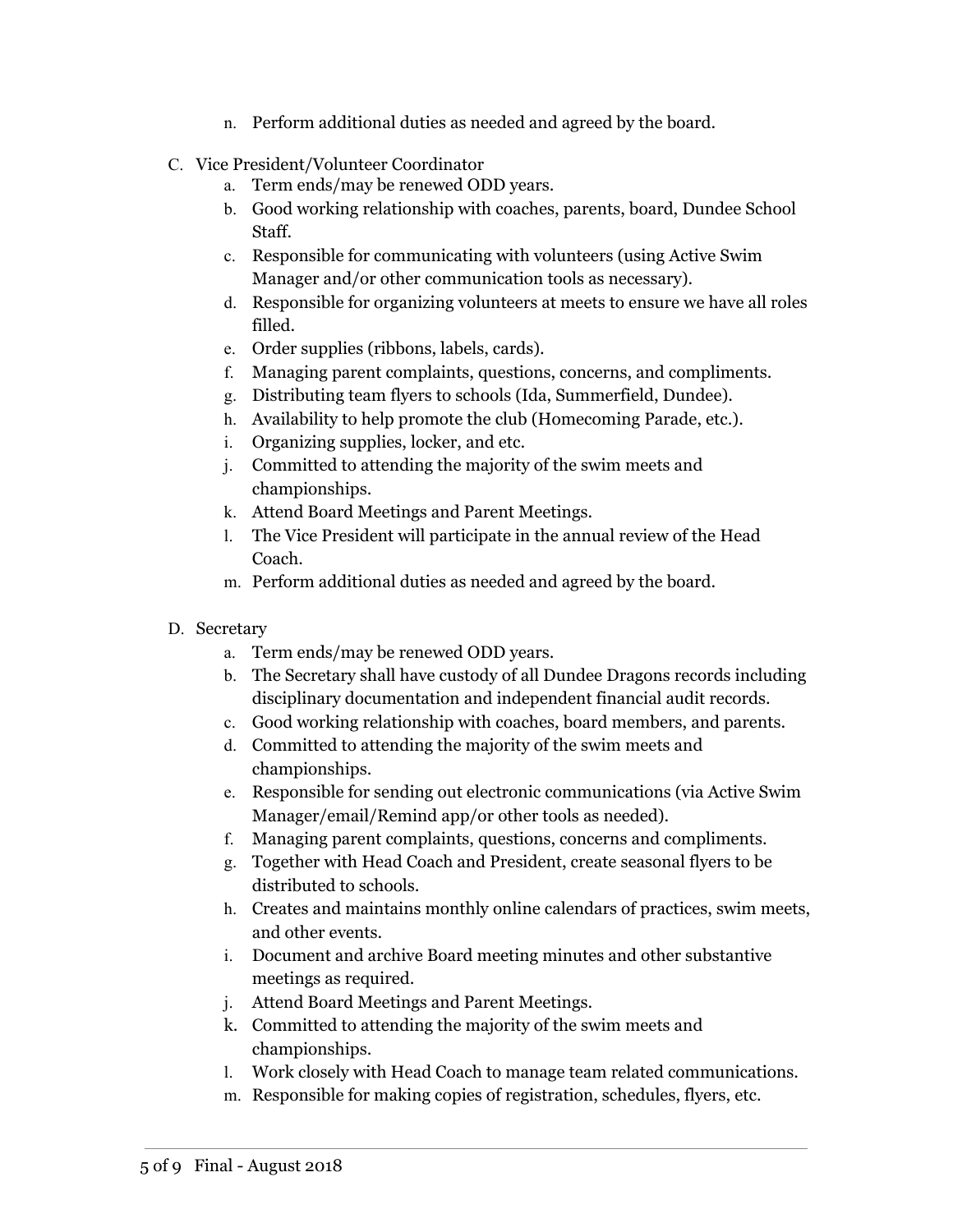- n. The Secretary will participate in the annual review of the Head Coach.
- o. Perform additional duties as needed and agreed by the board.
- E. Swimming Apparel/Spiritwear/Fundraising
	- a. Term ends/may be renewed EVEN years.
	- b. Committed to attending the majority of the swim meets and championships.
	- c. Organizing team fundraisers including sponsorship posters/flyers.
	- d. Good communication with parents, board, and coaches.
	- e. Researching Vendors.
	- f. Ordering swim apparel.
	- g. Organizing apparel table at swim meets.
	- h. Determining pricing of equipment or apparel with board members.
	- i. Attend Board Meetings and Parent Meetings.
	- j. Keep an accurate inventory of all spirit wear when needed.
	- k. The Swimming Apparel/Spiritwear/Fundraising person will participate in the annual review of the Head Coach.
	- l. Managing parent complaints, questions, concerns, and compliments.
	- m. Perform additional duties as needed and agreed by the board.
- F. Treasurer
	- a. Term ends/may be renewed EVEN years.
	- b. Good working relationships with coaches, board members, and parents.
	- c. Managing money that comes in and out.
	- d. Collecting Fees.
	- e. Keeping spreadsheet of expenses (fees, registration, spirit wear, concessions, 50/50 raffles).
	- f. Bank deposits.
	- g. Supplying change for concessions.
	- h. Settling Monetary Discrepancies with parents.
	- i. Remitting to vendors.
	- j. Collecting receipts.
	- k. Balancing account.
	- l. Managing parent complaints, questions, concerns, and compliments.
	- m. Refunds.
	- n. Availability to help promote the club (Homecoming Parade, etc.).
	- o. Committed to attending the majority of the swim meets and championships.
	- p. Attend Board Meetings and Parent Meetings.
	- q. Shall be responsible for maintenance and custody of all of the financial records of Dundee Dragons.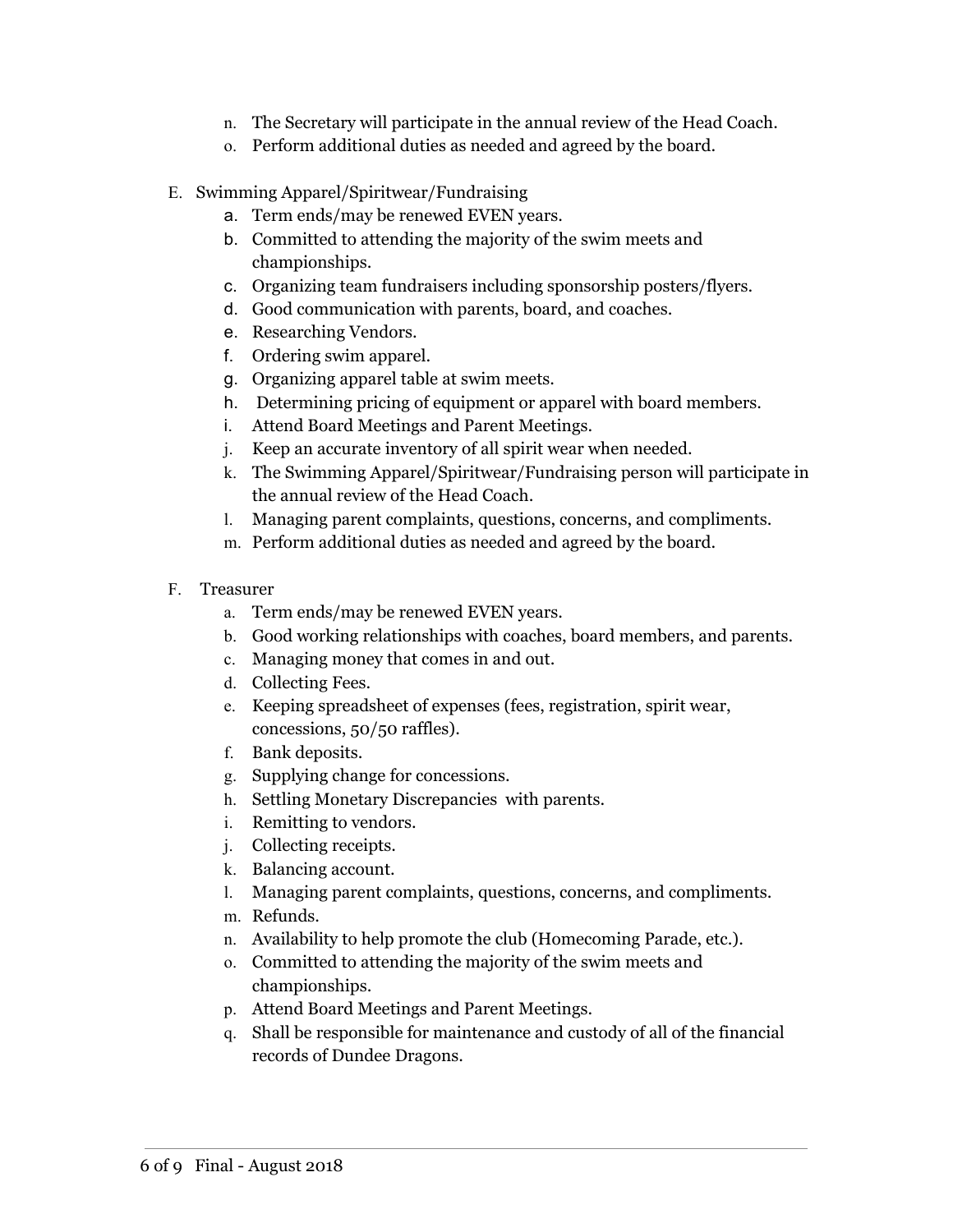- r. The Treasurer shall be responsible for the collection and safekeeping of all monies due to the organization and the creation and safeguarding of records pertaining to such transactions.
- s. The Treasurer shall provide a report of all financial transactions, a complete list of checks written, a monthly bank statement and a current financial report to the Board as requested
- t. The Treasurer shall cooperate in any independent audit and shall provide a copy of the audit records as requested..
- u. The Treasurer will participate in the annual review of the Head Coach.
- v. Perform additional duties as needed and agreed by the board.

# Section 3. ELECTION

A. Officers of Dundee Dragons shall be elected annually (based on Even or Odd year elections per each position noted within the Duties section of these bylaws) in January and take office in the Spring/Summer season of the same year.

B. Qualified members may be nominated by any board member or submit his/her name directly for each elective office. This list shall be submitted to two board members no later than 15 days after the 1st General Membership Meeting of theWinter Season.. Such candidates shall have given their consent prior to nomination. The offices for which nominations can be accepted are President, Vice President, Secretary, Treasurer, and Swimming Apparel/Spiritwear/Fundraising. The Board will determine and communicate the voting method to be used. Election is determined by majority of ballots returned to Secretary by the posted due date. Each Adult Member in good standing has one vote.The winning candidates shall be announced via email within a week of the election.

# Section 4. TERMS

A. Officers shall hold office for a term of two (2) years. No person shall be eligible to serve for more than two (2) consecutive terms in the same office.

# Section 5. VACANCIES

Vacancies shall be declared by the Board upon acceptance of a written resignation, and may be declared upon absence from duties of any officer or director for more than two (2) months. Upon declaration of a vacancy, an interim replacement shall be appointed by the Board to serve until the next election. In the event a board member is not available to fill the interim roll, the board has the option to chose an adult member of the general membership.

### Article VII -- PROCEDURES

# Section 1. REGULAR GENERAL MEETINGS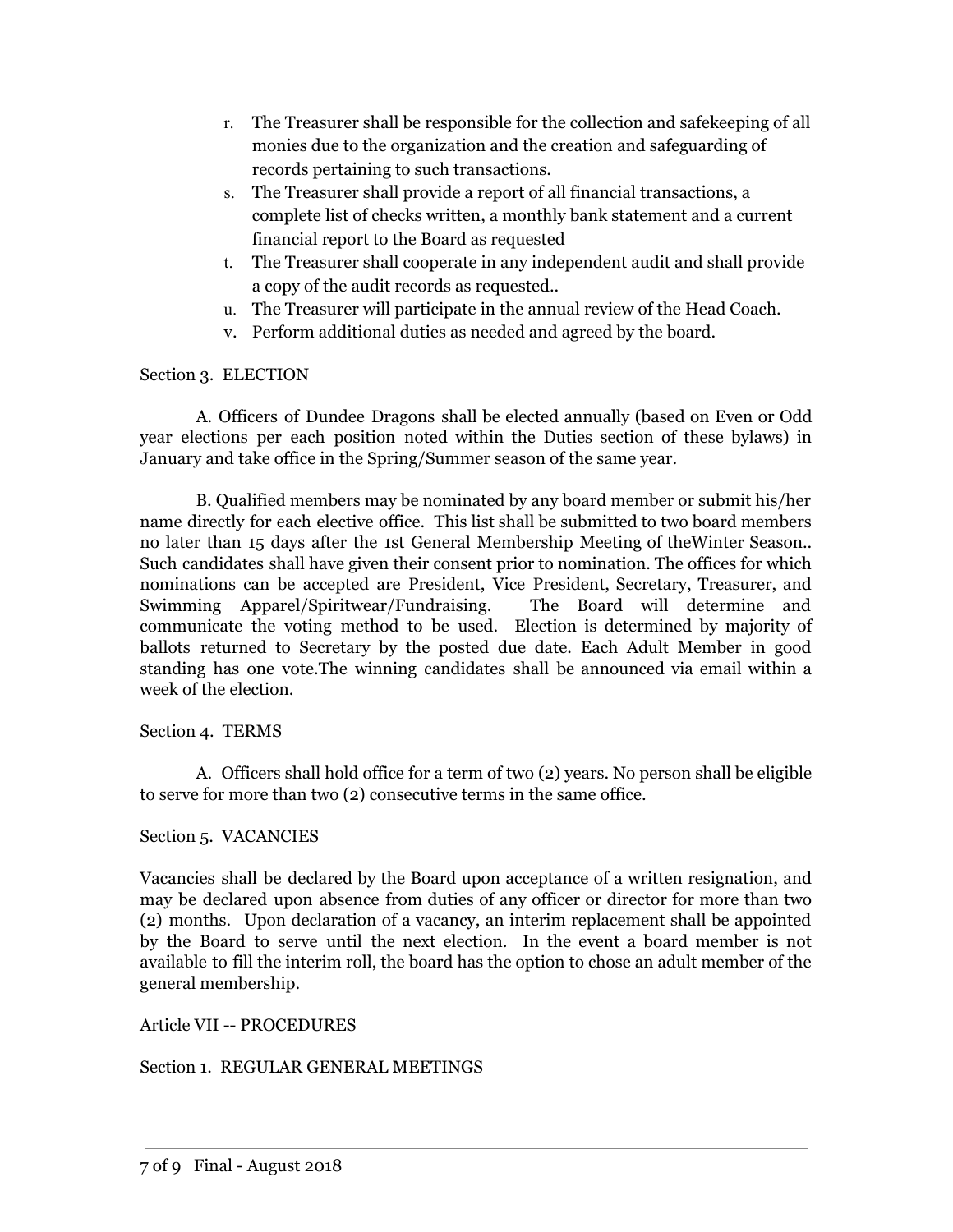There will be two(2) General Meetings each season. One at the beginning of each season and one mid-season which are open to all Members in good standing.. The meetings will be used to introduce anynewly elected officers, welcome new swim families, and answer any questions. The Head Coach and President preside over this meeting.

Section 2. SPECIAL MEETINGS

Special meetings of the General Membership may be called by the President or by a quorum of the Board, and shall be called by the Secretary upon receipt of written petition by twelve (12) members in good standing.

Article VIII -- COACHING STAFF

### Section 1. EMPLOYMENT STATUS

All Coaches shall be employed as agreed upon by the Board of Directors and the Head Coach. They will either serve under contract with Dundee Dragons as an independent contractor or as an employee of Dundee Dragons.

# Section 2. HEAD COACH

A. Qualifications for Head Coach and Assistant Coaches shall be set forth by the Board. The Head Coach shall meet all background check, lifeguarding, CPR and first aid certification requirements.

B. The Head Coach sets the swim team calendar in conjunction with the board and whenever possible attends or assigns coaches for all meets. Prepares, conducts, and/or oversees all training programs; directs and supervises Assistant Coaches and ensures that annual performance reviews are completed; maintains time records; serves as a voting Board Member; communicates team happenings to the Board, including disciplinary concerns; is to be supportive of parent activities and those activities set forth by the Board that fall within the realm of the Head Coach's responsibilities and these Bylaws; generally to perform all duties normally pertinent to the position. The Head Coach will participate in an annual review from the Board.

C. The Head Coach evaluation tool shall be approved by a majority of the Board. All Board members shall complete the evaluation tool. The tally of evaluation forms shall be compiled by the Secretary and a copy provided to each Board member and the Head Coach. The evaluation shall be presented to the Head Coach at a special meeting of the Board. The Board's review is final. The Head Coach may submit a self evaluation and/or a response to be attached to the final review. Section 3. Assistant Coaches

Assistant Coaches are contracted as needed. All Assistant Coaches shall meet background check, CPR and first aid certification requirements. The Head Coach is responsible for all hiring and firing of Assistant Coaches, upon approval of the board. All